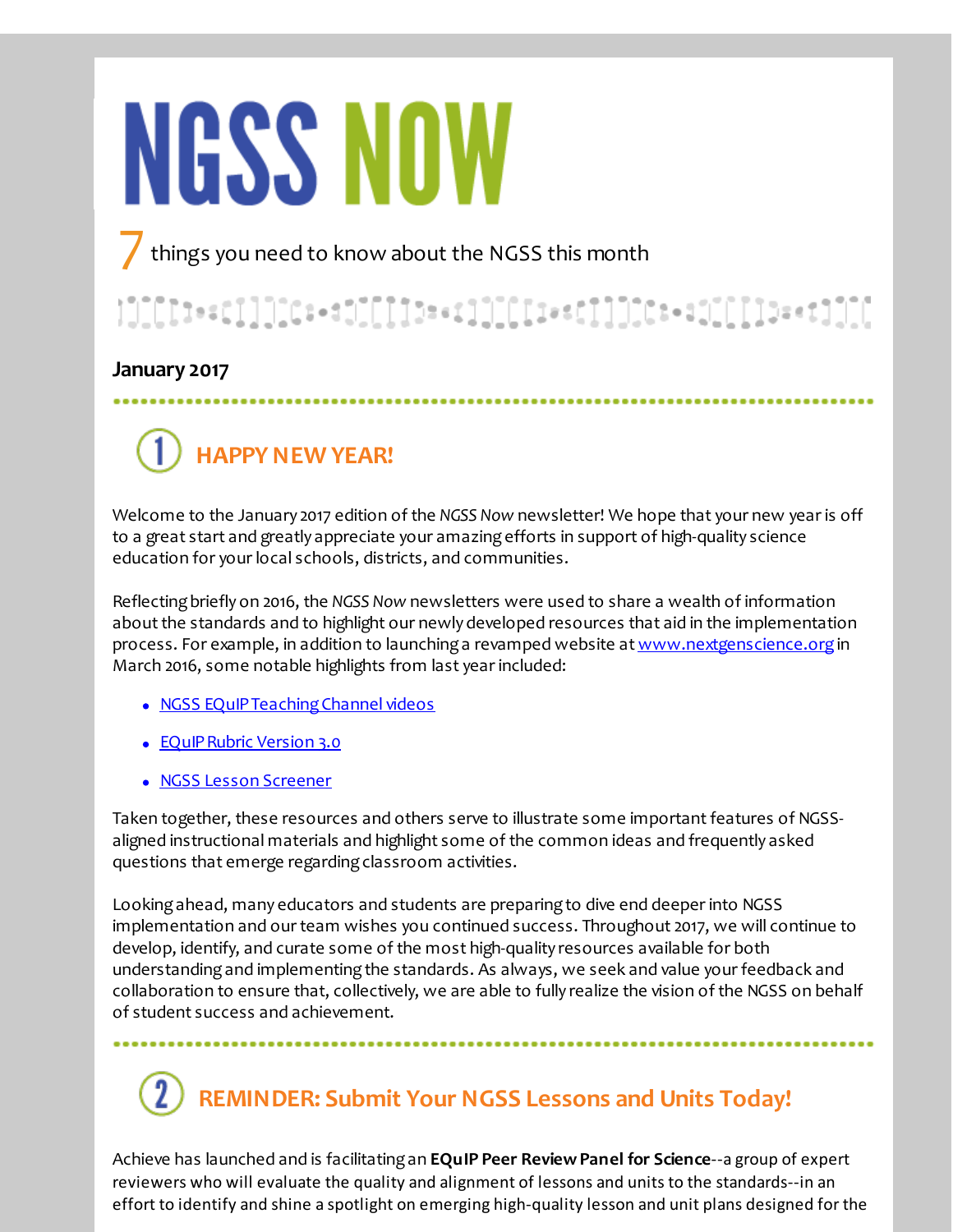NGSS.

If you or your state, district, school, or organization has designed NGSS-aligned instructional materials, please consider submitting these in order to help provide educators across the country with various models and templates of high-quality lesson and unit plans.

**To ensure your lessons are reviewed before the start of the 2017-2018 school year, please submit any lessons or units no later than March 31st.** The objective of the EQuIP Peer Review Panel for Science is not to endorse a particular curriculum, product, or template, rather to identify lessons and units that best illustrate the cognitive demands of the NGSS as introduced in *A [Framework](http://r20.rs6.net/tn.jsp?f=001LBHd9YEUu13magD6uZ1Lrgq5j2on4tdyf9WH_EpWpFPwkOeMlbbNYlx3LUudJ9Acz7MgoQM34g4jerR4oluHu7rsA5AHZ6Y1LaJ1E9TWrsKOmA8FeJzK1lMwN8dUKZzuEFcH5fHxqQ0oymIb9lc1vqKKxtHf_vqLwez0fIeZ5Y78yLnkDzdnwEBhQAMIgPQeXDYwqwKWjtARqJy5i8ROySBHre13oo4Kv7dg_xAFDWhMblUtNjJwEkpH9DsVB3oe&c=&ch=) for K-12 Science Education*.

**Learn how to submit your [materials](http://r20.rs6.net/tn.jsp?f=001LBHd9YEUu13magD6uZ1Lrgq5j2on4tdyf9WH_EpWpFPwkOeMlbbNYiSziSopcAVMxXRWm1OOVdnIsAFZIqwCp2BJef7pXF9ibmaP6Xfp_Bmd6nC9cjsFXwpQD_z_5Tv8jJs2KAmAjRREK7HAeqJt7HhNWX4__s8gFxKTi1dYTxEY68QY3YGP2DgVltsXdJ2s6tBQQsdDdrz83a8mbBMW5w==&c=&ch=) today.**

## **Featured Standards**

This issue of NGSS Now features an example of how certain PEs\* could be bundled in order to develop an instructional unit that engages students in science phenomena.

**[3-PS2-3](http://r20.rs6.net/tn.jsp?f=001LBHd9YEUu13magD6uZ1Lrgq5j2on4tdyf9WH_EpWpFPwkOeMlbbNYiSziSopcAVM2BBQo8y2gUk9szjF4vYDITiwnnijVWYI7NpGzOmZQ9YEWcWq9t9SB-Tv6galWClmSTLdJvYU3hNKjtVks-3nqv15ahYx07eRnDsw4W290ThysIjz2ibs3rFyvk26eyI5pA8MrI15X9FrjtI-YaaLFfh0bF9gtsKPsWwlyVSL8wyGK6f19naWXlWzgn3ozVHh&c=&ch=):** Ask questions to determine cause and effect relationships of electric or magnetic interactions between two objects notin contact with each other.

**[3-5-ETS1-1](http://r20.rs6.net/tn.jsp?f=001LBHd9YEUu13magD6uZ1Lrgq5j2on4tdyf9WH_EpWpFPwkOeMlbbNYiSziSopcAVM0cYeNektdiI0OPCR0EnVK3dms5iT9kZ4XP1KeA9dty3p7U44x935pGiBUjemOSrLWqGLH5pNODl1UtgUcg30KmFNfmwfkQD-RFfJQYCHTYWHTIALB5i-O9z7E7hUMfQf5dWUbDEN3BU_2FBvP-0eHb0kS9a64vOi6xK_IEH_OYwPgHTYHmudkw==&c=&ch=):** Define a simple design problem reflecting a need or a want that includes specified criteria for success and constraints on materials, time, or cost.\*

\*The performance expectation (PE) marked with an asterisk integrates traditional science content with engineering through a Practice or Disciplinary Core Idea.

===================================

*For a more in-depth look atthese NGSS PEs and to search for others, read [this](http://r20.rs6.net/tn.jsp?f=001LBHd9YEUu13magD6uZ1Lrgq5j2on4tdyf9WH_EpWpFPwkOeMlbbNYlx3LUudJ9AcxekQyUomyh6AgjE7Mg-v_b8-D08amLgnMl8u0hnSE7IRol14yebenLTGsHQgLnZkttBSbRhG_M0iBcekBsoGYbdXODwJR5gFipHV87zE9_IDvYqAdpf38F2klkZq2cYDYvQux65dH18=&c=&ch=).*

*Need more context?*

*See where these ideas are introduced in A [Framework](http://r20.rs6.net/tn.jsp?f=001LBHd9YEUu13magD6uZ1Lrgq5j2on4tdyf9WH_EpWpFPwkOeMlbbNYiSziSopcAVMlJwe6rSHvCg98v-93iyJC-SDBqKCai6AyElfXKXU-HYdZH7GVmgBIUJMC-iCW0U6OQazNL6aEUCdoQ1WdYHwMmJhgpoTSzec09GDxhXHcVvjlLQE1Re8498r0hYeyd6byzKOt68HBqRbLlUPD2bg_PRM4bNAzFE-I4mDImvSmtc-BERwMvg9zMcD0BQNDWPotwwzD-NF7gbaUZ-XmkVg--Ffi67mf87z&c=&ch=) for K-12 Science Education (pages [117](http://r20.rs6.net/tn.jsp?f=001LBHd9YEUu13magD6uZ1Lrgq5j2on4tdyf9WH_EpWpFPwkOeMlbbNYiSziSopcAVMMEKCkqpLkDdaESgJ-itfqK2J0kxu7-i2cXrXyQGRR6up_IOP5PQFXoN2iCmuiBRvdz1e6CENFAVfDQMVaP76_6BlIdglhmjcGbHkt4FeQ5ZO-blVtJa48JSgQ4f8pwky-XEE-8wSooQInQfTXyZFZQ==&c=&ch=) and [205](http://r20.rs6.net/tn.jsp?f=001LBHd9YEUu13magD6uZ1Lrgq5j2on4tdyf9WH_EpWpFPwkOeMlbbNYiSziSopcAVMvdJ2YipVwu9DJzkqC0dj4JAKJdr0N4Bp7Vjrv3erV8FUjTyXBgVcq4pDT57PScFN7lTnuZkoj-44NQK3Fs2Y2jw5KdRrcSHmp-alBmZfrXcOnTBWqAFuQlKONU7wEXxFPUpjJM9Pmf6OvNN_X6YvSw==&c=&ch=)).*

## **Science Phenomenon**

This phenomenon offers teachers a potential way to connect our "Featured Standards" (see #3) to a real-world phenomenon:

*In this [hyperlinked](http://r20.rs6.net/tn.jsp?f=001LBHd9YEUu13magD6uZ1Lrgq5j2on4tdyf9WH_EpWpFPwkOeMlbbNYiSziSopcAVM58l0xO-l9n1ykzc7db93VrghxVN-QhbqUZGncZkRZsbP1CYfCSHh6SPm9azIzDiorNhdyfMYPFkQHKLCoORF-9YFPSXGDoaoksVsQ-JaI5y27NvqV1CxOqbP1nUOZnnrlS_QWeZpwYNUFPihqh_mxd9hiechpZESrAZKqhlgwDM=&c=&ch=) GIF the spider web actually moves toward a small object, initiates contact, and then sticks to it.*



Below are some high-level lines of student inquiry that could help students facilitate their understandingof DCIs related to the featured science phenomenon:

- What could cause a spider web to spring out toward an object before the object even touches it?
- What features must the object have? Does it matter how close an object is to the web?
- What are the features of a really good spider web and are you able to make one in your classroom?

**Tip for Teachers**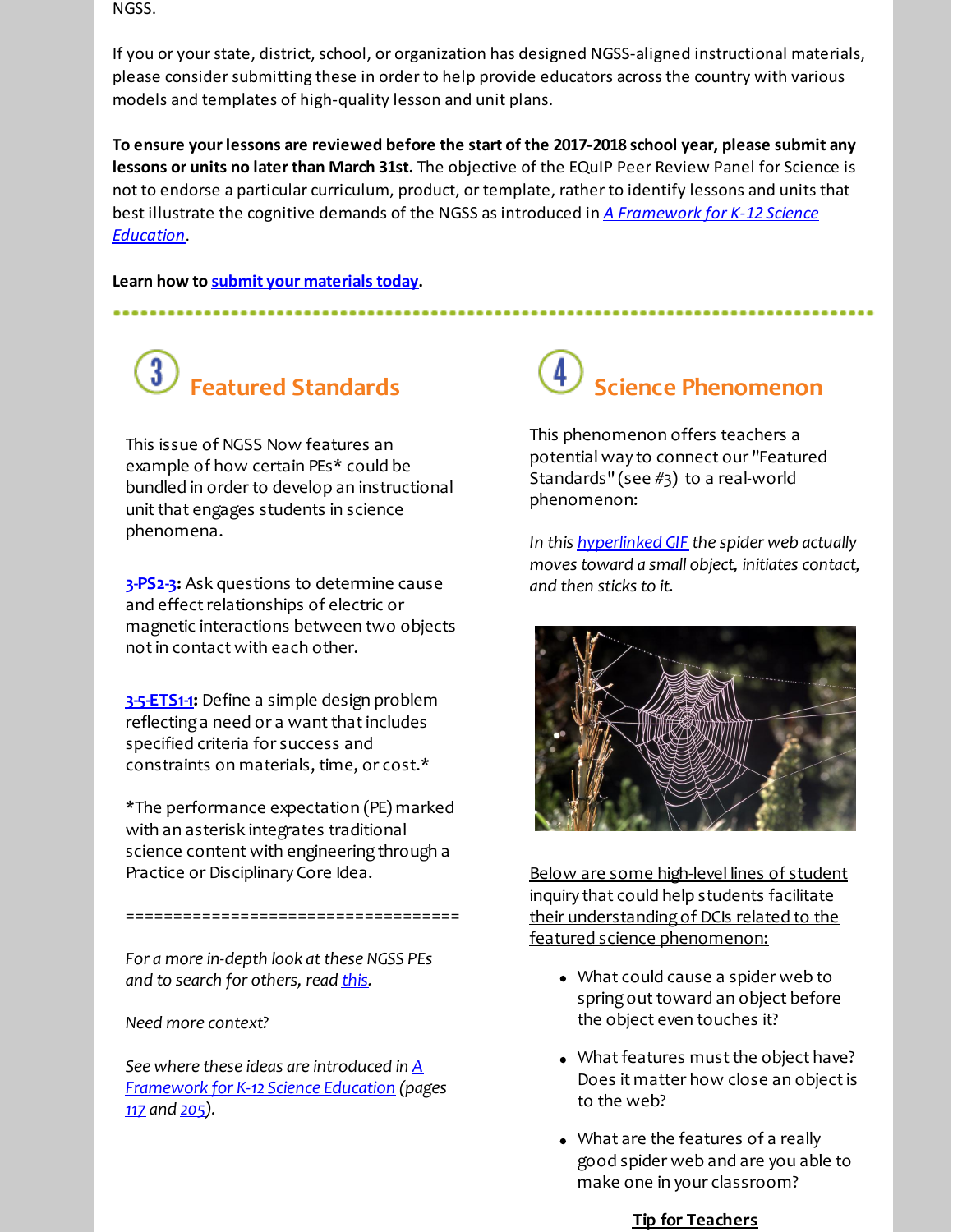

Consider what types of lessons or discussions you might develop that connect to your students' lives outside of school, in order to help them build toward this bundle of PEs.

............................

**Communication** 



.........

**Q:** *When will NGSS Example Bundles be available for 2nd grade and 5th grade?*

..............

.<br>.<br>.<br>.<br>.